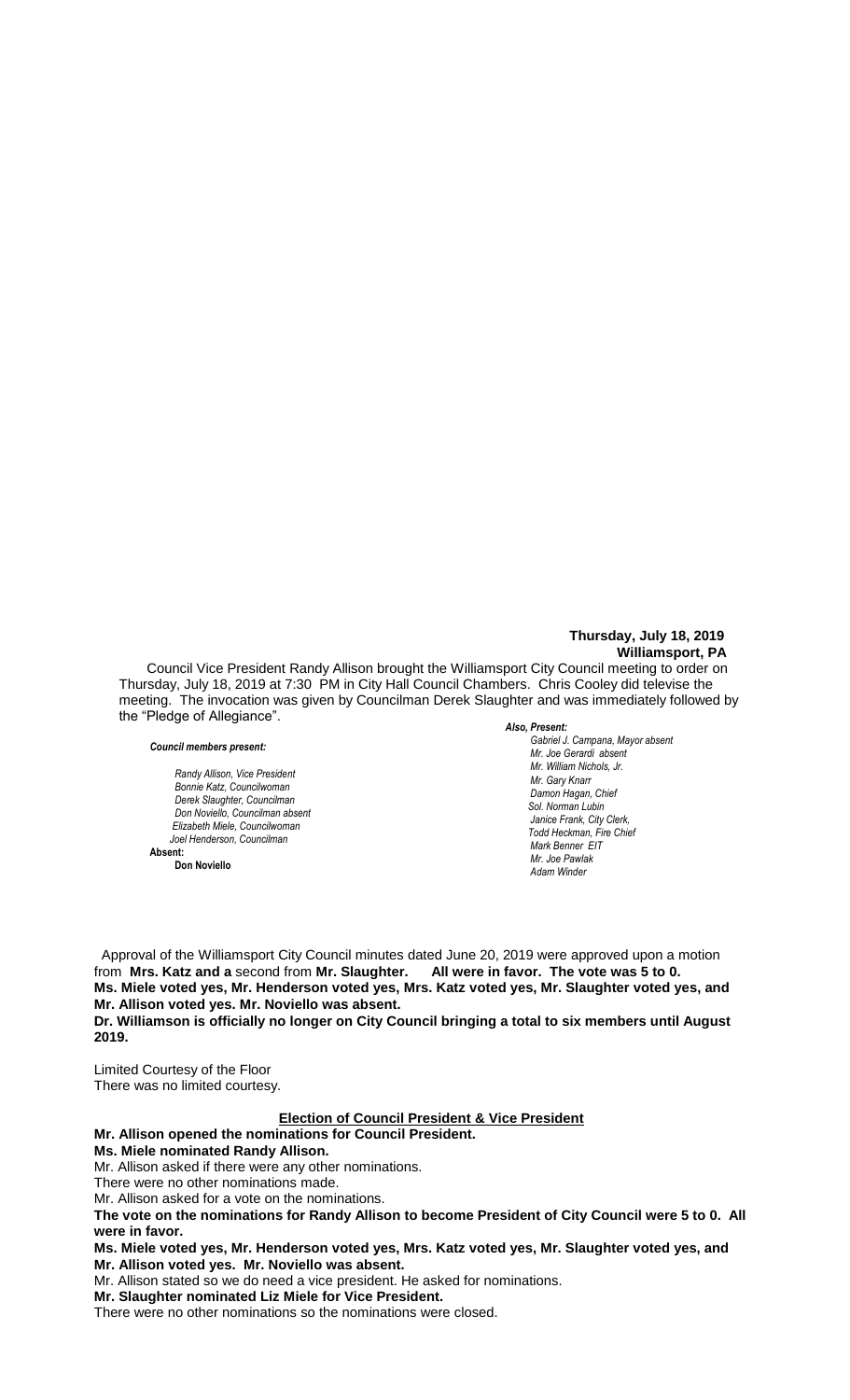**The vote on the nominations for Liz Miele to become Vice President of City Council were 5 to 0. All were in favor.**

**Ms. Miele voted yes, Mr. Henderson voted yes, Mrs. Katz voted yes, Mr. Slaughter voted yes, and Mr. Allison voted yes. Mr. Noviello was absent.**

Mr. Allison stated this re-organization is just for the remainder of this year. In 2020 will be another reorganization because we will have a new Council and we will move forward with that. This is just to finish out the year.

Ms. Miele stated just to point out the reason why we have to have a reorganization is towards the end of July, Dr. Williamson step down after last Council meeting and we are currently accepting resumes and letters of interest this vacant position on city Council. We will be interviewing at the end of July and appointing someone to fill the seventh seat on Council for August 1. Any interested parties can reach out to the city clerk for more information.

Mr. Allison stated it is not a long-term appointment it is just for the end of the year. Mr. Allison read a note left by Dr. Williamson to his colleagues, stating we miss his expertise and leadership but we wish him well. Mr. Allison thanked his colleagues for all the confidence, and in general, obviously we are in transition through election year, there is a mayor space, and four Council seats are up, and only one seat is an incumbent, so we will have at least three new people on Council next year, and we are certain that we are going to have a new Mayor next year. That is a lot of transition to take in but I can assure you that we talk together and he and his colleagues are committed to not just ride this year out. We have too many big issues, we have the budget of course and a lot of other things that are going on, there are a lot of business things to be taking care of, and not so that we can tread water. We have some things in mind, some issues, innovations and different things that we are thinking about and moving things forward. We will have more to say about that at our next meeting to give details on that. We are committed to seeing the city progress the rest of this year and we are going to be working hard on the budget long before November. We are looking into doing that as well. We are looking forward to the challenges, and if we work together as a team we can get a lot accomplished. We want to set up 2022 be a year of more progress. We want to put some things in place for the next mayor and the next Council that will help everybody be successful. Ms. Miele thanked everyone and hopes that she can fulfill the role as vice president. And as city Council moves forward in the next six months, we hope for good things, and we are excited to see good things. Mr. Allison stated we really do have leadership as a team, we work together and we work by consensus and not as a top down.

#### **Mr. Allison changed the order of the agenda.**

## **Subdivision Lot Addition Weymer**

Mr. Knarr he is presenting a subdivision\Lot addition for 111 Eldred St. the proposal is to divide a lot containing 1200 ft.<sup>2</sup> and it will be added to the property next to it which is currently owned by Charles Spaunehouse. This was subdivided back in 1993, and at the County's request to update, this is more or less a cleaning up of an error so that they can record a deed properly. It did go to the county planning commission with a positive recommendation.

Mr. Allison asked for a motion and second.

**Ms. Miele made the motion and it was seconded by Mr. Slaughter.** 

Mr. Allison asked for a vote on the subdivision.

**The subdivision lot addition was carried with five yes roll call votes. The vote was 5 to 0. All were in favor.**

**Ms. Miele voted yes, Mr. Henderson voted yes, Mrs. Katz voted yes, Mr. Slaughter voted yes, and Mr. Allison voted yes. Mr. Noviello was absent.**

Appointments/Reappointments

## **Blighted Property Board**

Phil Preziosi is reappointed to a term commencing 7/3/19 & ending 07/03/20. (Terms are 3 years) Mr. Allison stated we had a meeting with Mr. Preziosi at ERC, we interviewed him and we know that he has been of valuable volunteer on different committees throughout the city. He is on the redevelopment committee and he shared with us different ideas that we can move ahead going forward. We don't recommendation on that that is just information we provide the Council.

Mr. Allison asked for a motion.

**Ms. Miele made the motion and it was seconded by Mr. Slaughter.**

Mr. Allison asked for a vote on the appointment.

**The appointment was carried with five yes roll call votes. The vote was 5 to 0. All were in favor. Ms. Miele voted yes, Mr. Henderson voted yes, Mrs. Katz voted yes, Mr. Slaughter voted yes, and Mr. Allison voted yes. Mr. Noviello was absent.**

#### **TABLED**

#### **An Ordinance – Vacation of a Portion of Dubois Street (first reading)**

The City Clerk read the ordinance.

Mr. Allison asked for motion in a second.

**Mrs. Katz made the motion and it was seconded by Ms. Miele.**

Mr. Benner stated this is an ordinance to vacate a portion of Dubois Street which was requested by Mr. Jeff Carey. The vacation was requested so that he could do some development in that block. The public utilities have been notified and it did go before Public Works.

Mrs. Katz said it did come to Public Works and we tabled it, and I guess we are not supposed to do that at a committee level.

Mr. Lubin stated to send it to Council with no recommendation.

Mrs. Katz stated the reason why we did it is there's a touchy thing with the deed, and the deed went back to and Affy Dunn who owned that piece of property. There was no record of this changing hands to the city at any point in time and they could not find it. So this is an iffy thing of who really owns this and could any other family come back to the city and say that they own this property. The other problem is there is really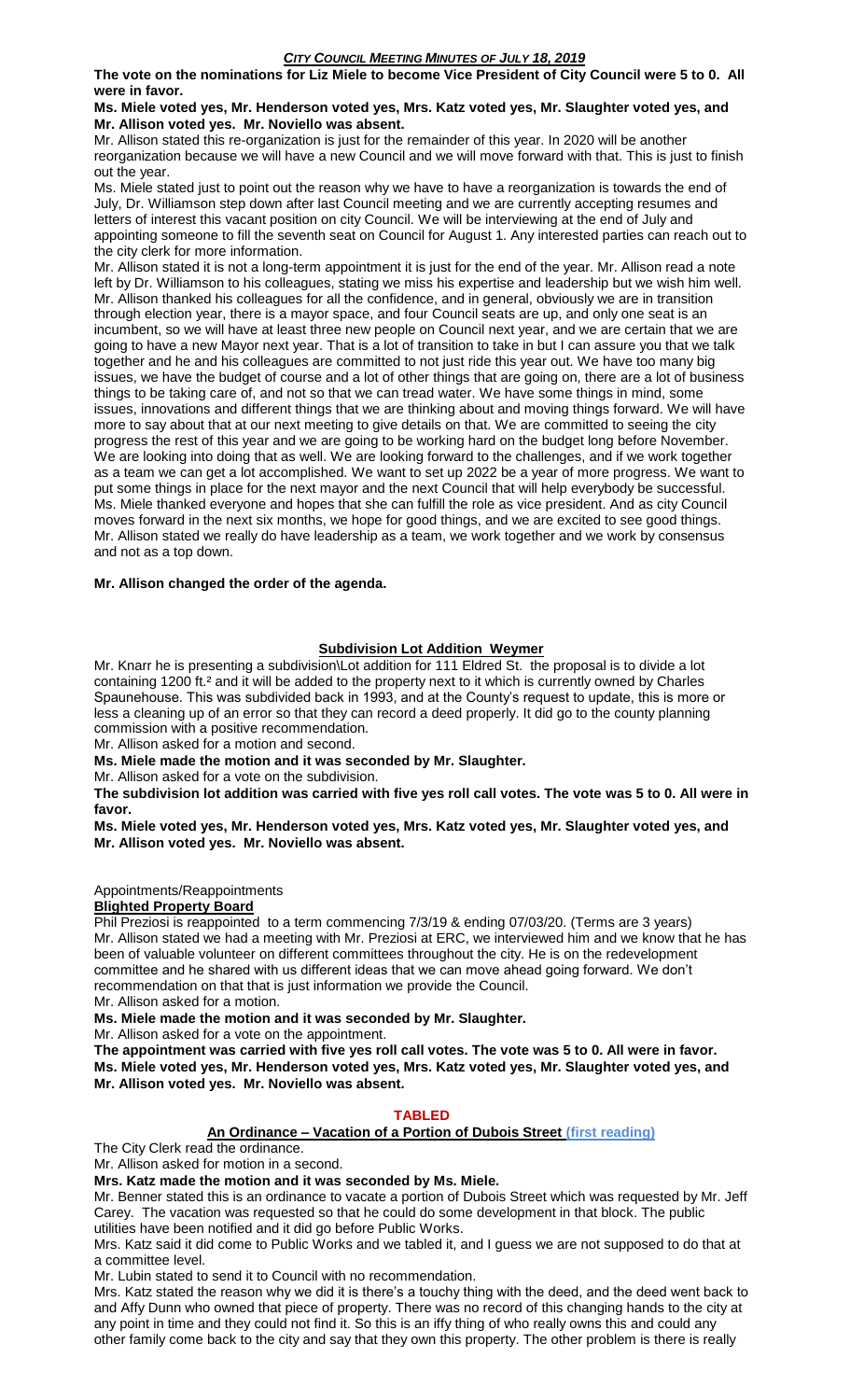no plans for this. He wanted us to vacate the street, but we don't vacate the street and less there is direct plans on what is going to be done with it. The third thing is it is a brick Street so there are a lot of different moving parts here of why we didn't want to bring this forward with any recommendation. The big problem is with the deed itself. We follow a process here, we have been adamant that we follow process of how we go through the things and this is not been followed as to where and how this is going to be done. We tabled this, and I guess we should is said we passes on to the full body of Council with no recommendation at all.

**Mrs. Katz made a motion to table this. Mr. Henderson seconded it.** Ms. Miele asked if the item is tabled, is it sent by to Public Works?

Mr. Lubin's answer was inaudible.

Ms. Miele stated this Street being a street that continues from one side of his properties to the other side of his properties. Did we give notification to either properties?

Mr. Lubin stated if anyone else through deeds has a right to use the street, you are not affecting any private rights to vacate it. The real issue is by closing it off, is it going to affect for example fire, or police? Ms. Miele asked if it affects the surrounding properties?

Mr. Lubin stated if you are a block away do you use that street to get to and from your property? Ms. Miele stated from that perspective do we have a process, most of the streets dead ended in somebody's property, we never vacated a street that was used.

Mr. Knarr stated even if the city vacates that, we still have to go through a process, that is not something that you just vacated…. Voice was inaudible

Mr. Benner stated he does have a meeting in the works with the Mr. White, Mr. Carey and the Mayor coming up for early next week. He also asked Gary Knarr to attend it and try and iron out the ownership part of it.

Ms. Miele, asked to we have a habit of vacating the street?....

Mr. Lubin stated in his estimation, most of the streets that have been vacated are the ones that did in this into a property and all the property owners have gotten together that border that dead-end street, and say yes we like to have this vacated. They make sure there is no utilities . A portion of Walnut Street was vacated when the hospital did an expansion. The hospital had indicated they were going to make arrangements with public services regarding the the use of the street. That was the only major one he could think of.

Ms. Miele was concerned that our process for vacating the street was not followed.

Mr. Lubin talked about the public's right to use it.

Ms. Miele stated she was just concerned about the process and whether we should have more contingent process.

There was discussion about another Street that was vacated and Mr. Knarr's voice was inaudible. Mr. Benner stated the Fire reviewed this but he is not sure if the police did.

Chief Hagan stated he did not see this at all.

Ms. Miele stated she was concerned if we would be able to give Mr. Carey enough information, and we need to make sure that the administration and Council are on the same page of this so it could be explained to Mr. Carey.

Mr. Allison asked for a vote on the motion to table.

**The motion to table was carried with five yes roll call votes. The vote was 5 to 0. All were in favor. Ms. Miele voted yes, Mr. Henderson voted yes, Mrs. Katz voted yes, Mr. Slaughter voted yes, and Mr. Allison voted yes. Mr. Noviello was absent.**

## *TABLED*

#### **An Ordinance Amending the City Map to remove the following Street from Protected Brick Street List**

The City Clerk read the ordinance.

Mr. Allison asked for motion and a second.

**Ms. Miele made the motion and it was seconded by Mrs. Katz.**

Mr. Benner stated this is a companion to the other one.

**Mrs. Katz made a motion to table this and it was seconded by Mr. Slaughter.**

Mr. Allison asked for a vote on the motion to table.

**The motion to table was carried with five yes roll call votes. The vote was 5 to 0. All were in favor. Ms. Miele voted yes, Mr. Henderson voted yes, Mrs. Katz voted yes, Mr. Slaughter voted yes, and Mr. Allison voted yes. Mr. Noviello was absent**

## **Resolution #8908**

# **Resolution for a Consulting Agreement Between WBP & Pa. Chiefs of Police Association**

The City Clerk read the resolution. Mr. Allison asked for a motion and a second.

**Mrs. Katz made the motion and it was seconded by Mr. Slaughter.**

Chief Hagan stated this resolution, as you know we've already taken action on it, it is for a consulting agreement. In the past we've had an agreement with the PA Chiefs and they provide expertise in a three person panel, this was already done and it was done effectively, we did have oral boards after the test. It worked out very well, PA Chiefs is a highly professional service and we intend on doing business with them in the future. Our agency had gotten away with doing business with them, but we are now back doing business with the professionals that they are.

Ms. Miele stated the upshot of this was while we had 13 candidates, they interviewed only six, and we didn't have to spend a whole lot of time on this and it was relatively inexpensive to do this and very assertive. The finance committee did forward this to the full body of Council with a positive recommendation.

Mrs. Katz stated just because they pass the test does not mean that they are hired into this position. Chief Hagan said correct, it is a civil service contract, and it is based on service, we have Cpl., Sgt., agent, and Lieut.

Mrs. Katz stated since this was done before we found out that some of the old things that were done before are more beneficial than what has happened before.

Mr. Allison asked for a vote on the resolution.

**The resolution was carried with five yes roll call votes. The vote was 5 to 0. All were in favor. Ms. Miele voted yes, Mr. Henderson voted yes, Mrs. Katz voted yes, Mr. Slaughter voted yes, and Mr. Allison voted yes. Mr. Noviello was absent**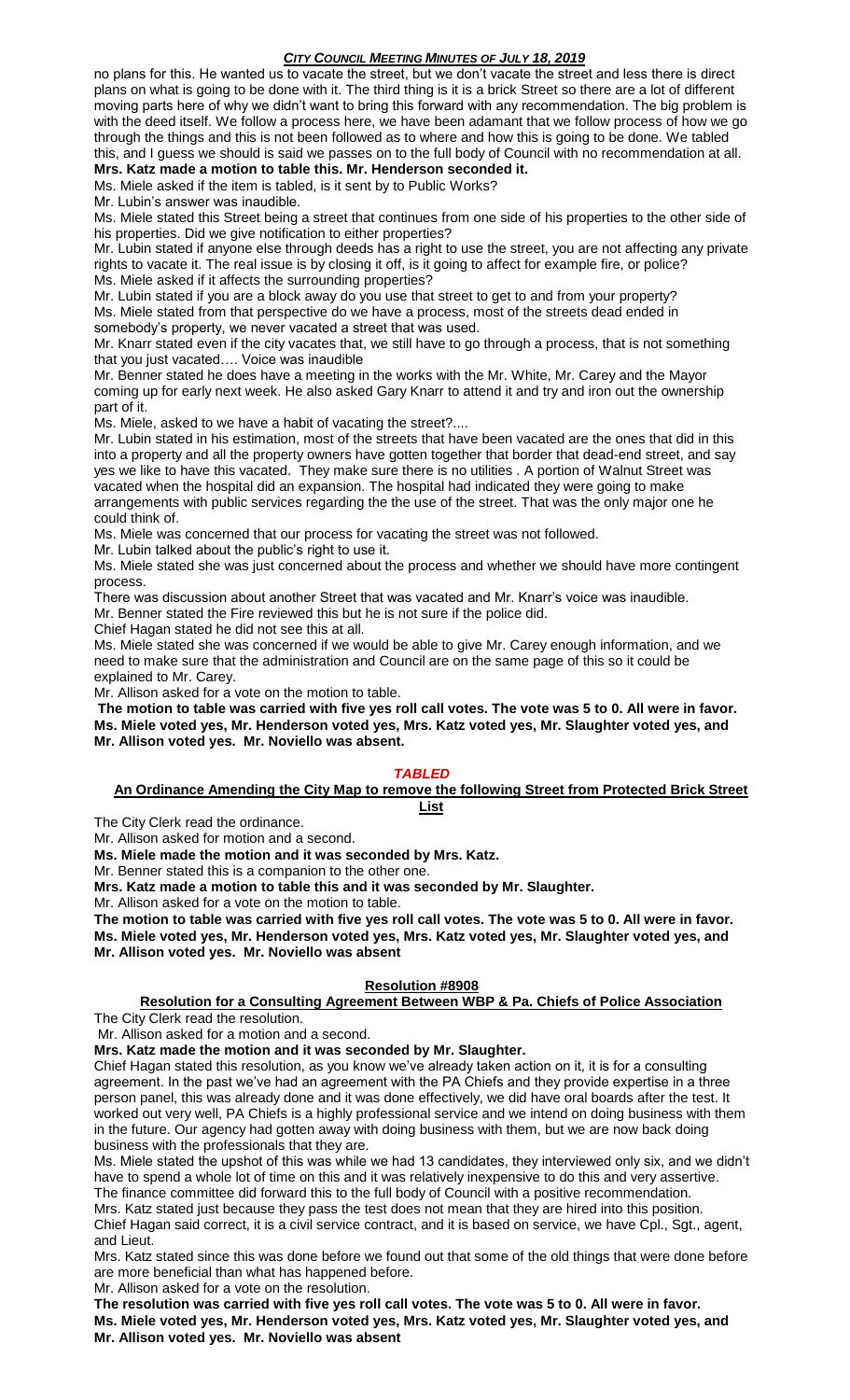#### *CITY COUNCIL MEETING MINUTES OF JULY 18, 2019* **Resolution #8911**

## **Resolution MOU between the City of Williamsport & Lycoming County for the Levee**

The City Clerk read the resolution.

Mr. Allison asked for a motion and a second on the resolution.

**Mrs. Katz made the motion and it was seconded by Mr. Slaughter.**

Mr. Andrew Creasmzer, is resolution is to adopt the MOU between the city of Williamsport and Lycoming County. This is for the joint cooperation of funding for the levy project.

Ms. Miele stated this came before the finance committee and sent to the full body of Council with a positive recommendation. This is a new MOU with the County, and there will be several working with them, and also they will be working with other municipalities to try to find and implement funds to work on the levy system. The exciting thing is that we have been so far successful. The County has been instrumental in helping us to organize this effort and we continue certification of the levy, with all the municipalities. It is crucial to the well-being of this levy. This MOU recognizes the commitment from both of the parties, the county is committing a certain amount of funds as well as the city that already has. The county is spearheading the organization of our efforts. We past this to the full body of Council with a positive recommendation.

Mrs. Katz thanked them all for all the work that they have been doing, and it is also the chamber as well as the County working together to accomplish, what seven years ago, we thought we were on our own with. The bill has Escalating, and thanks to the County and Chamber, it has helped tremendously to take the burden off and realizing that we are the County seat. If anything happens to the levy, it will be disastrous to the whole county.

Ms. Blair wanted to note that over the last year and 1/2 it's been all parties, working together and thanked all the municipality partners within the great Williamsport area. It is affecting five municipalities and all five municipalities have stepped in, it is one of the first partnerships in the nation for this type of work. It is being recognized down in DC for that. So moving forward DC and the Army Corps of Engineers is start to realize that and they are starting to feel the heat and we are pushing it forward.

Mr. Henderson stated this obviously is on a time schedule so obviously it got to us later than normal for us. The last he understood, has this been looked at by our solicitor? The answer was yes. He knew there was a question about that and never received an answer.

Ms. Blair apologized for the quick turnaround for this, and the grant needs to be filed by July 31. It is for the cross pipework. We will be moving it to action next week.

Mr. Henderson stated we understand that there are things because of time constraints that we are pushed to go over our normal limits, and we understand that. But there are a few things on our agenda tonight that perhaps came maybe just a little too soon and we could wait to make sure we get everything in place. It is a hard balance to know if something is crucial for right now or is it something that we can wait and make sure we get it all together. Obviously this is something we need to do now and he feels confident that the team has done well in making sure that everything is examine here and we are doing it the right way.

It shouldn't be normal for us to go outside of our proper procedures, but sometimes we have to. Mr. Allison stated he has had the opportunity to talk to Chelsea and Andrew on the way in, and he had some interesting conversations about possibilities in the future. There is a lot of momentum in this area that carries beyond the levy, and in the next couple years we will see a lot of good things come out of it. But thanks to cooperative efforts we can accomplish a lot. He asked for a vote on the resolution.

**The resolution was carried with five yes roll call votes. The vote was 5 to 0. All were in favor. Ms. Miele voted yes, Mr. Henderson voted yes, Mrs. Katz voted yes, Mr. Slaughter voted yes, and Mr. Allison voted yes. Mr. Noviello was absent**

## **Resolution #8909**

## **Resolution to Ratify Settlement Agreements for Certain Employee Claims**

The City Clerk read the resolution. Mr. Allison asked for motion and a second.

**Mrs. Katz made the motion and it was seconded by Ms. Miele.**

Mr. Pawlak stated the resolution before you ratifies and settles the agreements with various employees who has made claims against the city. The city has insurance coverage which has defended the city in these claims, and the insurance carriers have determined that settling with the appropriate employees . Currently they came to agreements of settlements for two employees and the proposal is being worked upon for third one. The city, with these settlements does not make any admissions to any wrongdoing or any other basis for the claims and the amounts approved in the settlements will be covered under the insurance carrier. This was reviewed at the finance committee.

Ms. Miele stated the Finance committee send this to the full body of Council with a positive

recommendation. We just note that the insurance carrier is handling these three settlements.

Mr. Allison stated that this is actually are former insurance carrier, and we held an RFP and changed our insurance. He asked for a vote on the resolution.

**The resolution was carried with five yes roll call votes. The vote was 5 to 0. All were in favor. Ms. Miele voted yes, Mr. Henderson voted yes, Mrs. Katz voted yes, Mr. Slaughter voted yes, and Mr. Allison voted yes. Mr. Noviello was absent.**

## **Resolution # 8910**

#### **Resolution to Amend the list of Historically Significant Buildings & Sites in the City of Williamsport**

The City Clerk read the resolution.

Mr. Allison asked for motion and a second.

**Mrs. Katz made the motion and it was seconded by Mr. Henderson.**

Ms. Rucinski stated this resolution is to amend and maintain the original 2005 historic sites and survey list. The original list was a combination of studies done in 1971 and 1973, and also in 2005 a subcommittee got together and added quite a few properties to that list. There have been no changes or updates to that 2005 list, in 2018 the Council committee reappointed a subcommittee to review the existing list and to consider any properties that should be added to it. The committee did its job and the copies of the original list and the suggested new list are attached to your packet. It should be noted that this list is just a recognition of its historic importance, either architecturally or history wise. Like something unique or something that could be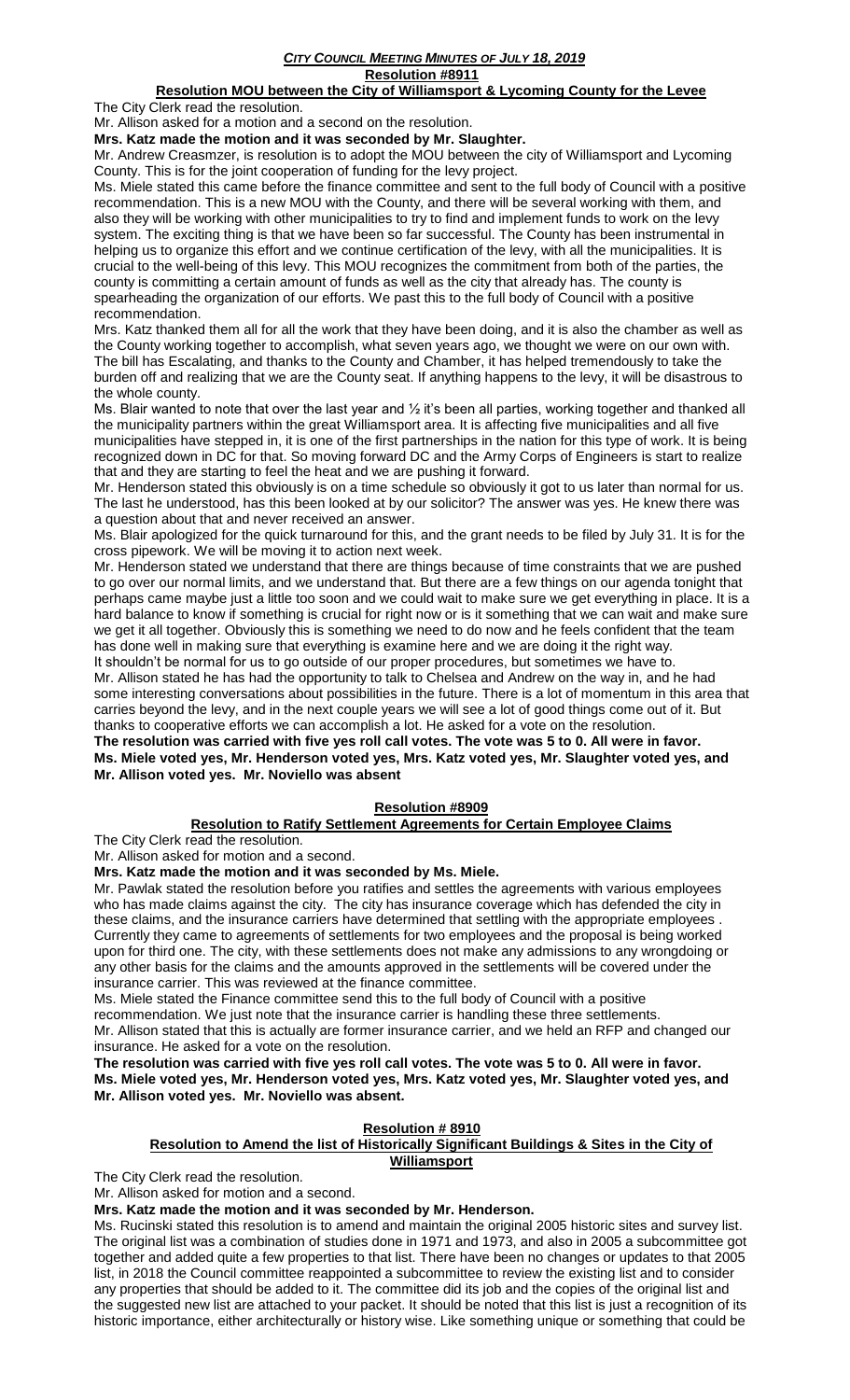eligible for the national register. It does not entail any restrictions on the use of the property. This was reviewed by finance committee.

Ms. Miele stated this was reviewed previously by the historic preservation committee which meets monthly. There are not any financial implications necessary to add to this list. The whole process started as part of an agreement with the state historic office, the city was required to include a list of Williamsport's historic structures a part of our demolition ordinance. The history does not factor into whether or not it could be demolished. So we initiated a review of that list and came up with the new list. The goal with the new list is to maintain it on a more regular basis. Finance did forward this to the full body of Council with a positive recommendation. The one other thing that should be mentioned is that the city currently has \$225,000 in PHARE funds that are available for residential remodeling related to the historic structures related to this list. There are some restrictions on this list, but there are some grant funds available.

Mr. Allison asked for a vote on the resolution.

**The resolution was carried with five yes roll call votes. The vote was 5 to 0. All were in favor. Ms. Miele voted yes, Mr. Henderson voted yes, Mrs. Katz voted yes, Mr. Slaughter voted yes, and Mr. Allison voted yes. Mr. Noviello was absent**

#### **Resolution #8912**

#### **Resolution to Reject Bids for the City Hall Renovation**

The City Clerk read the resolution.

Mr. Allison asked for motion and a second.

#### **Mrs. Katz made the motion and it was seconded by Ms. Miele.**

Mr. Cooley stated this resolution is to reject the City Hall bids and authorized rebid of the project. The project team has decided that the best strategy due to some language in the bid documents, is to rebid and clarify those documents so we get accurate and concise bids. The bids were reviewed by the solicitor, Jill Nagy and she concurs with this. Tentatively, we are going to advertise on August 2 and third and the bids will be available then, and we will receive bids on September 3 and bring a recommendation for Ward on September 12 to Council. Our on-site construction manager from Reynolds is with us tonight if you have any other questions. This was reviewed by the finance committee.

Ms. Miele stated this was reviewed by finance and forwarded to the full body of Council with a positive recommendation. It is an unfortunate hold up moving forward with the City Hall renovation project, but at this point is something that needs to be done. There are no financial implications to the rebidding process, because it can be a costly project, so that is a good thing. It does set us back another month and  $\frac{1}{2}$ . Mr. Henderson stated obviously we want to move ahead with some decisions on making the needed upgrades to the building, but we just don't have the information that we need yet to be able to move ahead. So we were hopeful, so this does delay it but it doesn't stop it. I think that is important to understand, there are big decisions that Council has to make with reference to what specifically we can afford and what is necessary. There are a lot of big decisions to make and we can't make those decisions without the right information. So we have to do this. We are compelled to do this and I just wanted to point that out. There's no desire on the part of Council to drag our feet and delay some needed upgrades to this building. We have a responsibility to the taxpayers to use the money wisely and it should be noted that all of the money that is available for these projects is borrowed money. It is not likely have anything sitting in the bank somewhere. So we are compelled even more to make sure that we are wisely spending these borrowed dollars. Thank you for bringing this to us, it is unfortunate but it is necessary, but we anticipate having some information to make some accurate decisions in the future.

Mrs. Katz stated to add onto that, we have a group of people that are sitting here tonight that have been coming to our meetings and they are concerned about assess ability for all taxpayers. Due to human error, the bidding process was not done correctly. Because of that we cannot move forward with this. I hope you all understand that this was a human error and we are trying to correct it so we have that information. I don't want you to think that we weren't transparent with this, because I know Karen comes to all my committee meetings, and at times she doesn't understand where we are coming from. But we can't give answers if we don't have the information, and that's what it boils down to. So please understand that we are working on this process.

Mr. Allison wanted to make a comment in general about City Hall. He has been on Council for about 10 years now and doing something in City Hall has been studied more than once or twice. It was studied before the period that I was here. There has never been a plan, a strategic plan and it has to come from the highest individual at least authorizing it or asking for it in the city. Regarding City Hall, it has been study different times, dollar amount each time, it's hard to make an informed decision when the process is so dysfunctional. That is how I'm going to characterize it. It's like having an idea of what we want to do with the building, do we want to do anything long term, should we be here? Council began a long term discussion at least about four years ago about possibly looking in a whole new management, and rearrangement of our facilities, not just the administrative side but also for the Public Safety side. We need to be forward thinking, we can't make a decision now because we are changing administrations next year. That kind of big decision has to be made then. But we have to make smaller decisions now in light of the possibility of big changes in the future and what that would mean and how it would be done and how we can make it costeffective. He feels there are possibilities there. We do have this decision before us tonight but there's a larger context about it and I think all of Council would like to assure the public that we are not content with patchwork solutions. We are looking for long-term plans and will address all the needs of the community as well as the best needs for city government in the  $21<sup>st</sup>$  century. Mr. Allison asked for a vote on the resolution.

**The resolution was carried with five yes roll call votes. The vote was 5 to 0. All were in favor. Ms. Miele voted yes, Mr. Henderson voted yes, Mrs. Katz voted yes, Mr. Slaughter voted yes, and Mr. Allison voted yes. Mr. Noviello was absent**

#### **TABLED**

#### **Resolution to Approve an Easement Agreement with McCormick Assoc.**

The City Clerk read the resolution.

Mr. Allison asked for a motion and a second.

**Mr. Slaughter made the motion and it was seconded by Mrs. Katz.**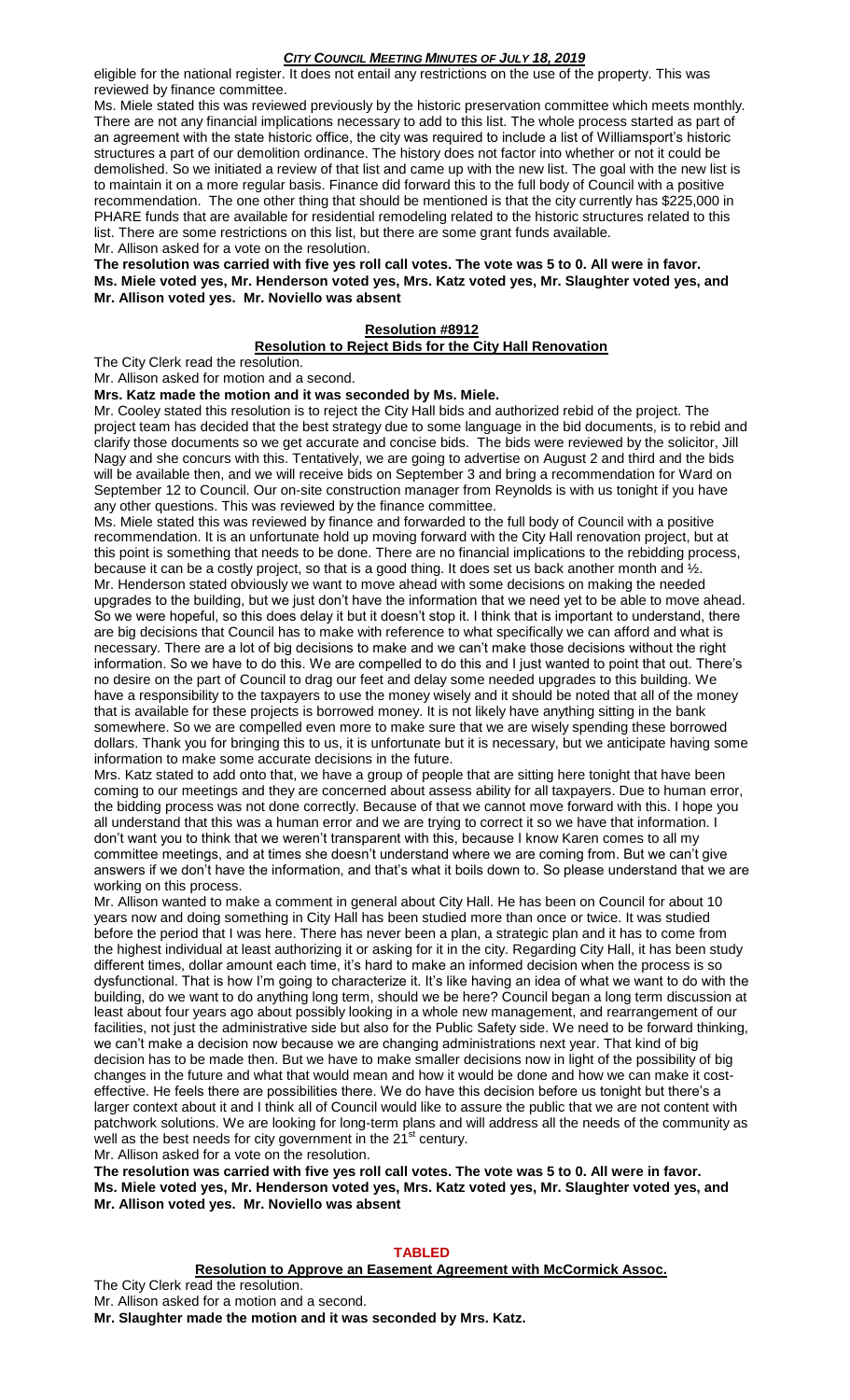Mr. Winder stated this resolution is between the city of Williamsport and McCormick law firm to expand the parking lot at McCormick law firm to Ways Garden property. This would create 19 more parking stalls, one which would be assessable, and we would had the ability for a van to park there. It is part of the grant for the pavilion in a sense, in order for the grant to be closed out at the end of the project we have to have an assessable parking stall. So the Ways Garden Commission, the administration and the McCormick Law firm has come together to discuss a larger parking lot creating an access to the alley south of Ways Garden. This was reviewed by Jill Nagy, our solicitor for insurance. It was sent to Public Works with no recommendation.

Mrs. Katz stated that we had a long discussion about this, and one of the problems that we had goes to what is the responsibility of the city, as far as who is going to take care of snow removal, etc. McCormick law would be responsible during the week but there was no responsibility was going to take care of snow removal in the parking lot on the weekends. The language was stating it was going to fall back on the city and we did not like that at all. Mr. Winder did say that he would have no problem finding an assessable spot on the property itself, but he is still looking into how many feet is needed for the assessable spot. Mr. Winder stated we have to do something or the city is stuck paying the bill. So his final answer is we are going to have to pave something in there. He felt that the parking lot and McCormick is a better solution, and it helps for the events, but in the end he has to come up with a backup plan in case this doesn't approved.

Mrs. Katz stated we are responsible for the alley, because it is city property, and we do maintain that. So it's that part and the language that we had a problem with. So we sent this to the full body of Council with no recommendation.

Mr. Henderson stated we had a lot of questions and at that time, McCormick had yet to approve this agreement as of that meeting. He asked if we had any idea if they looked at it.

Mr. Pawlak stated he has been passing information Mike Wiley at McCormick Law and to the best of his knowledge, the partners have all approve the language, but he can't confirm.

Mr. Henderson stated his personal concern was we just didn't have enough information again, it seemed as though our streets and parks director was completely uncomfortable with this agreement and we didn't even have insurance that McCormick was on board. So we felt perhaps may be something might come up in the interim that would solve these questions. This was also an agreement that we didn't receive until the morning of our committees. So we were unable to read through it, before it even got to a committee. Again, there was a rush on this and I was uncomfortable given approval because we did not have enough time or enough information. So he ask if we were to delay this in some way, whether table it, we could still bring this back and may be amended if we came to some better agreements, would we have enough time? I would assume we have enough time over the next couple of weeks to make some more decisions and make sure we have an agreement that everybody is on board with.

Mr. Witmer, Reynolds, stated we are near completion of the pavilion, and we do have to have one handicap parking stall. I know that there's other things in the work as far as the parking lot, such as lighting and some walkways and things. But the parking lot is going to hold the final payment of from the grant to the city. So there is a concern there.

Mr. Henderson said from what he understood in the committee meeting, our responsibility was to put the subbase down for that parking lot and then McCormick was going to pave it. So we have plans already to lay out the parking lot, is it just the paving that's in question? The answer was yes. Theoretically, if we were able to find money, to pave one handicap parking stall, could we do that? Could we do that and still be able to close out and get the grant funding?

Mr. Winder answered theoretically yes.

Mr. Henderson stated in his opinion been we don't need to rush through this if we could still get that grant funding without it. Ideally we want this, but we want to make sure that we have agreement on all parts. I am just not sure that we have that right now.

Ms. Miele asked by how much are we holding of the grant funding we give ourselves two weeks to work on this?

Mr. Witmore answered that we will be fine. The roof in the flooring will be completed by the end of the month.

Ms. Miele stated our next meeting is August 1, and certainly we can work out an agreement before August 1, and we need to figure some things out, so if we could table it and work on it at the next committee meeting, and shoot for an August 1, it seems to me it might be wiser. She also noticed that in a couple of things in the agreement, we call out how the Ways Garden Commission does work, and she stated that she does not think that the Ways Garden Commission has not had an opportunity to look at this. She be happy to take it to the commission if that would be useful. If they are mentioned in the agreement than they should have the opportunity to review the agreement.

Mr. Nichols stated he can speak for the team that is working on this project that we would agree to tabling this, he doesn't think there's a problem-solving the issues by the next meeting. He will reach out to the committee and make sure that we address all the concerns.

Ms. Miele asked if we often issue perpetual easements?

Mr. Winder stated that's a question he doesn't have an answer for it.

Ms. Miele stated it is not addressed about the law when it has to be repaved. She doesn't think the language really calls it out.

**Ms. Miele made a motion to table this agreement and it was seconded by Mr. Henderson.** Mr. Allison stated it is Council's preference that we get this agreement sooner than later, he asked for a vote on the motion.

**The resolution was tabled with five yes roll call votes. The vote was 5 to 0. All were in favor. Ms. Miele voted yes, Mr. Henderson voted yes, Mrs. Katz voted yes, Mr. Slaughter voted yes, and Mr. Allison voted yes. Mr. Noviello was absent.**

## **Certificate of Appropriateness – 120 West 4th St. – Parcel #63-003-610**

Mr. Knarr stated this is a certificate of appropriateness requests at 120 W. 4<sup>th</sup> St. The owner is Williamsport property Inc., the tenant is clean slate. They are requesting to mount a business sign with 8 inch thick, and off green coloring on the side of the building. Clean Slate was located in the executive Plaza and it just didn't have the green coloring on it so we brought it back to Council. It was the same size and same material that Council had approved previously several years ago.

Mr. Allison asked for a motion and a second on the certificate.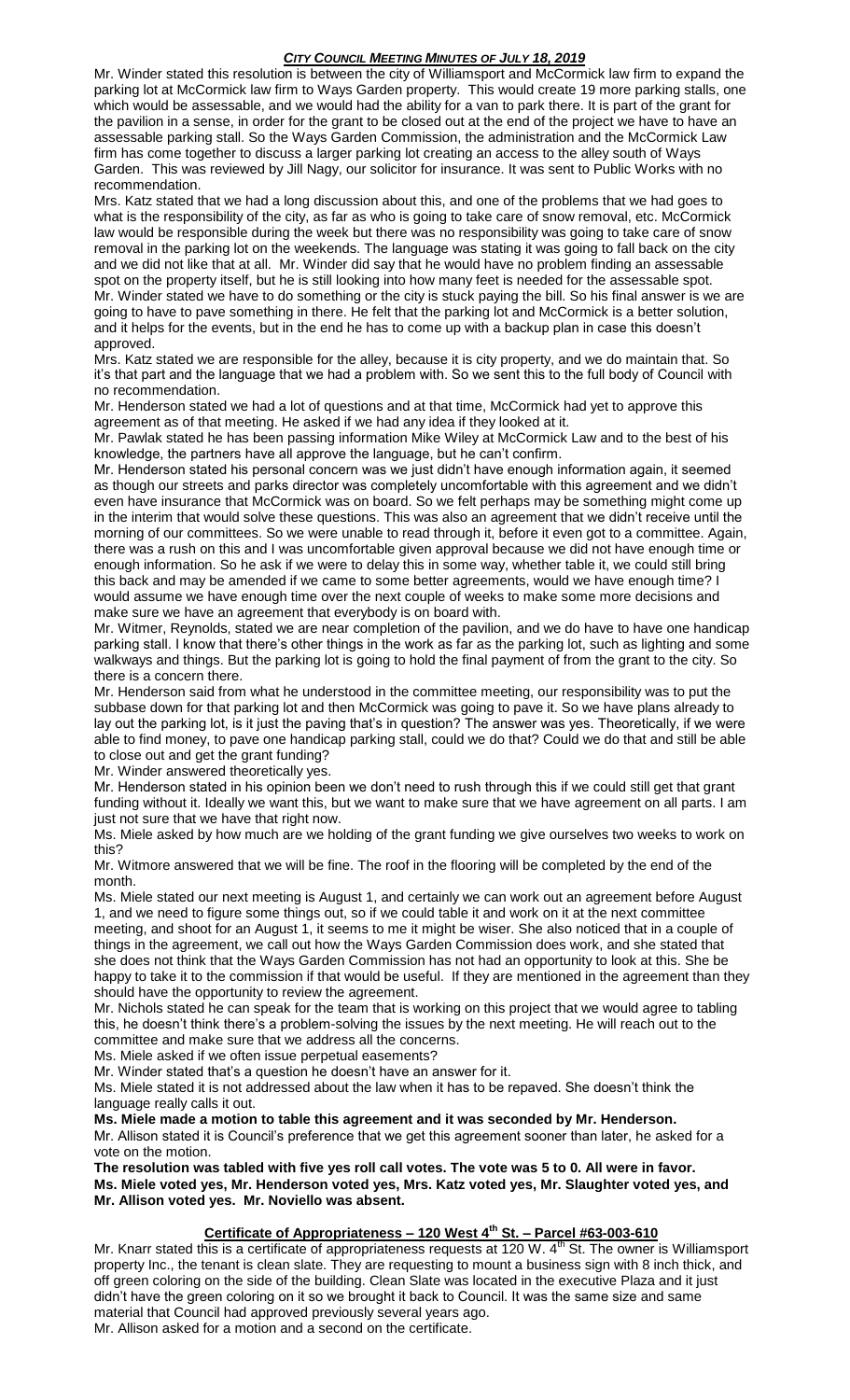#### **Mr. Slaughter made the motion seconded by Mr. Henderson.**

Mr. Allison asked for a vote on the certificate**.**

**The certificate of appropriateness was carried with five yes roll call votes. The vote was 5 to 0. All were in favor.**

**Ms. Miele voted yes, Mr. Henderson voted yes, Mrs. Katz voted yes, Mr. Slaughter voted yes, and Mr. Allison voted yes. Mr. Noviello was absent**

Certificates of Appropriateness - HARB

Item 2. Ourse Group

305 Campbell Street

- A. Remove existing asphalt roofing from the entire building.
- B. Install sheeting, ice and water barrier and brown aluminum drip edge. Install a Landmark or similar architectural asphalt shingle with shingled ridge caps. Color Moiré Black. Apply red architectural shingle in a pattern similar to the existing (triangle) on the primary gables only. (Maximum cost for accents \$1,000)

Reinstall ½ round gutters.

Item 3. West End Rentals LLC (Jeffery Dincher)

508 West Fourth Street

- A. Prep surfaces. Repair or replace rotted wood with wood to same as original appearance. Wash building, if necessary, with low-pressure water and detergent. Do not power wash.
- B. Paint all previously painted exterior surfaces. Benjamin Moore Body – Amber Waves 2159-40 Accents some trims- Anchor Gray 2126-30 Spindles – Cream 2159-60 Brackets, doors, small accents – Cottage Red #22

Item 4. Williamsport College Housing (Alpha Student Housing) 1036 Vine Avenue

- A. Remove existing asphalt roofing from the entire building.
- B. Install sheeting, ice and water barrier and brown aluminum drip edge. Install a Landmark architectural asphalt shingle. Color: George Town Gray
- C. Reinstall ½ round gutters and round downspouts

Item 5. Mia Ben Luna Family Trust

C/O Real Estate Excel

719-721 Grace Street

- A. Remove 13 existing windows from the rear south end of the building.
- B. Replace with Anderson V1 Series, double hung vinyl replacement windows measured to fit the existing openings. Match 2 over 2 pane configuration with grills. Color: Beige HC-93 All other windows will be repaired in kind and retained. Install salvaged storm windows and one
	- new storm on the sides and front.
- C. Repair any rotted or damaged wood in-kind, to same as original appearance. Paint colors selected later.

Mr. Allison asked for a motion and a second to approve the certificates.

**Ms. Miele made the motion and second by Mr. Henderson.**

## **The certificates of appropriateness for HARB were carried with five yes roll call votes. The vote was 5 to 0. All were in favor.**

## **Ms. Miele voted yes, Mr. Henderson voted yes, Mrs. Katz voted yes, Mr. Slaughter voted yes, and Mr. Allison voted yes. Mr. Noviello was absent.**

Ms. Miele commented on the important and somewhat difficult work and thankless job that HARB does in reviewing city properties and paying attention to the historic district and not just maintain the history but improve it so we then can improve the property values in the history and make them more valuable to the community. There is a lot of hard work being done in these particular items are result of it. We are fortunate to have a number of property owners either living in the property or go above and beyond in their improvement in our historic district. Those people need to be applauded.

Accept for Filing:

 Public Works Minutes 04/23/19 AD HOC Council Committee – WMWA – 06/18/19 AD HOC Council Committee - WMWA – 06/19/19 Public Safety Minutes 04/23/19 Controllers Report May 2019 Finance Committee 04/09/19 & 04/23/19 Historic Preservation Minutes 03/26/19 Veterans Memorial Park Commission 05/06/19 Mr. Allison asked for a motion to accept the minutes for filing.

**Mr. Slaughter made the motion and it was seconded by Mr. Henderson.**

Mr. Allison asked questions or comments.

Mrs. Katz wanted to comments on the veterans Memorial Park commission, they are an incredible group of people, if you either minutes and what they do, these people are really on track with everything they are doing. And just for the public's knowledge, they are still selling bricks. If you haven't been up to the veterans Memorial Park it is just incredible, it is very impressive and I want the public to be aware of that. Mr. Allison asked for a vote on the minutes.

**The minutes were carried with five yes roll call votes. The vote was 5 to 0. All were in favor. Ms. Miele voted yes, Mr. Henderson voted yes, Mrs. Katz voted yes, Mr. Slaughter voted yes, and Mr. Allison voted yes. Mr. Noviello was absent**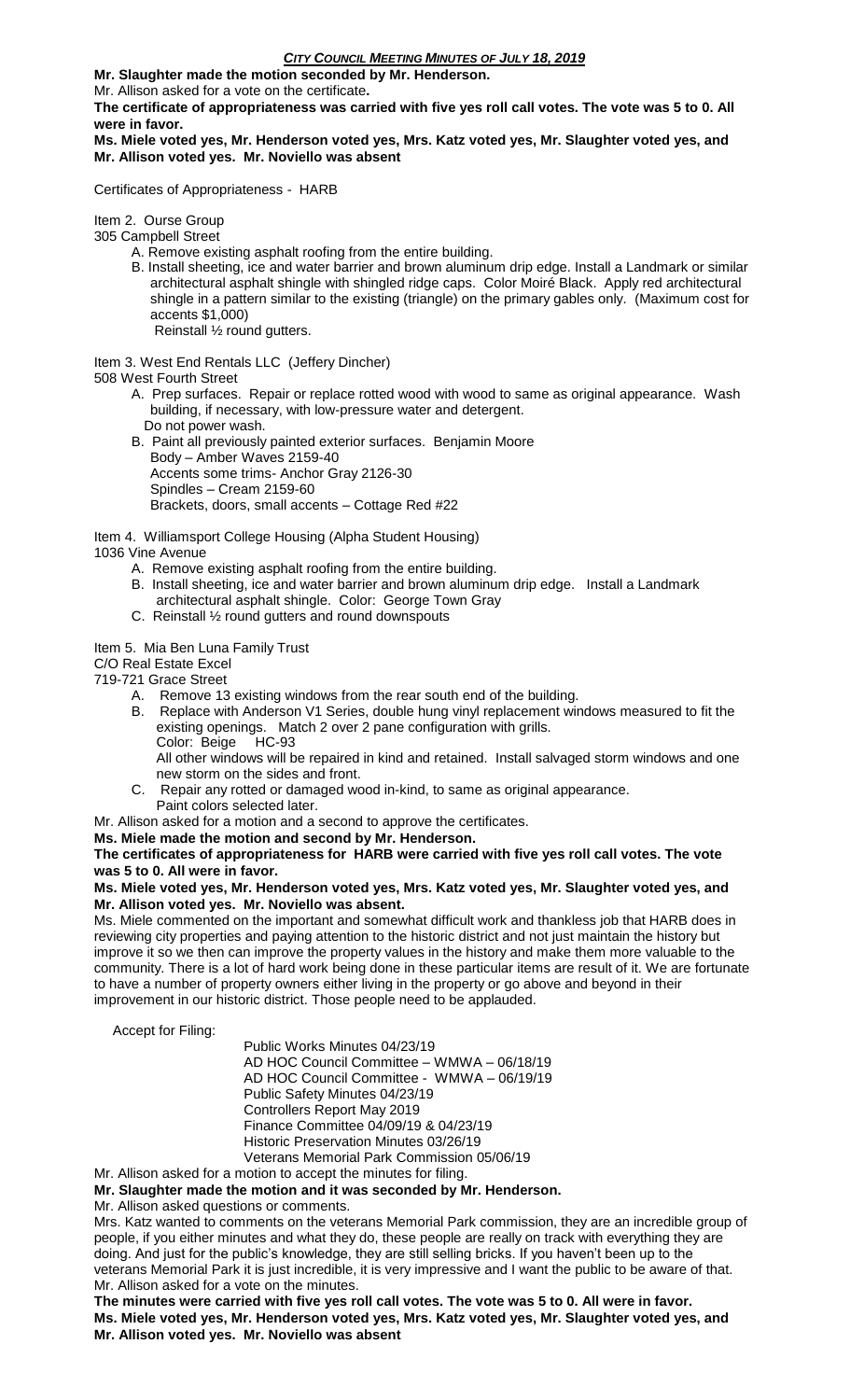#### **Announcements**

 There will be a Police Pension Board Meeting immediately following this Council meeting. The next regularly scheduled City Council meeting will be held on Thursday, August 1, 2019 at 7:30 PM, in City Hall Council Chambers. (**Enter through the police department at rear of building for meetings after 5:00 PM.)**

| <b>Upcoming Meetings:</b> |  |                                          |
|---------------------------|--|------------------------------------------|
| Monday, July 22           |  | 12:00 PM Planning Commission             |
|                           |  | 4:00 PM Recreation Commission            |
| Tuesday, July 23          |  | 11:00 AM Historical Preservation Meeting |
|                           |  | 3:30 PM ERC                              |
| Wednesday, July 24        |  | 11:30 AM Redevelopment Authority         |
| Tuesday, July 30          |  | 1:00 PM Finance Committee                |
|                           |  | 2:30 PM Public Works                     |
|                           |  | 3:30 PM Public Safety                    |
|                           |  | 6:30 PM Special City Council meeting     |
|                           |  | 7:00 PM Citizen's Corp (sec)             |
| Thursday August 1         |  | 7:30 PM City Council Meeting             |
|                           |  |                                          |

*[Meetings Held in Council Chambers Unless Otherwise Noted – [scr] = William Sechler Community* 

#### *Room]*

Ms. Miele stated there is no information for the Historical Preservation, therefore she is canceling the meeting.

Mrs. Katz asked are acting mayor, Bill Nichols to introduce our new recreation director Mr. Nichols stated his name is Shawn Washington and he has joined the team over the last few days and he is getting his feet wet in the pool….. Laughter. So we are doing all he needs to do to get him acclimated on the job. He asked Mr. Washington if he would like to say anything on his background. Mr. Washington declined to say anything.

Mr. Allison asked if there was any more comments from Council.

Mr. Allison asked if there were any comments from the administration.

Mr. Nichols stated as you all know we are having a heat wave coming, that will be pretty impressive, in the next two or three days upper 90's or so, and I appreciate Councilman Slaughter reaching out and suggesting the administration being proactive about this. We discussed this and what we are going to do is at the Trade & Transit II, which is open from 6:00 AM to 6:00 PM on Sunday from noon to three, we will be offering free bottles of water to anyone who needs to be refreshed because of the heat. And also we are the working with the police department, they're going to have water in all cars that are out during the day. We are making sure everyone will be hydrated, during this heat wave. So if anyone comes down town and need water we will provide it to them.

Mr. Allison stated that's a good example of citizens taking the initiative in that.

Mr. Allison asked if there were any comments from the public.

Misty Deon from the Center of Independent Living, I just want to make a public comment in reference to the discussion of updating the City Hall. I appreciate counsel's comments about your fiduciary responsibility that you have. I would always like you to encourage to understand that it is not a lack of understanding from where you are coming from. We are passionate. It has been 29 years after the ADA has been passed, and yet we still have people that are unable to access City Hall. We have people who are parking in unsafe parking spots, and I heard a reference to having a parking spot, can you imagine if you only had one parking spot at a place. If you are familiar or have ever used a wheelchair, to enter this facility it's just impossible. You drive and park out back at the police station, slope is not ADA assessable, unsafe, and I don't know how some of the people that are doing it, most of the people who want to be here tonight are not here because they can't. Once you get in, you have to be buzzed into the police department, it is locked you have no access to the general public's aspects. We have just had enough, at this point we been having this discussion for 16 months. We hear things like the administration is changing, there is a human error, we get that, but how long is that going to stall the process? I will leave it at this, the big you to take us seriously. We want access just like you all have, and when the bids come back next month, please take it seriously and give us a timeline that can help us have access in City Hall. After that, help us make Williamsport accessible. Have any of you taken a stroll around here in a wheelchair? It would be eye-opening. I would encourage you to do it and I asked that you listen to your constituents with disabilities and give us what you will have, access, 29 years later.

Mr. Allison asked Mr. Winder the bids came back in the time frame that was mentioned, is there a timeframe we can generally estimate now for completion of the ramp?

Mr. Witmer answered, the lead time is about six months, for the ramp, three months…. He would say three months is a good guess. The contracts need to be signed.

Mr. Allison stated that his as much information as we can provide tonight.

Mr. Nichols stated after we discussed the project, we can give them a timeline that they must meet, so I think that is something that is done in the bidding environment, that they must completed by a certain date, we will look at that. So you will have a definitive end date of the completion. I think that's a good idea.

Mr. Allison asked if there were any other comments from the public.

Mr. Joe Webb, stated he is of veteran and a purple heart recipient. He has some people in his family with disabilities. His statement was if we had people on Council or in City Hall, if they be wheelchairbound, and there was an emergency in City Hall, where would they be, it would be a major disaster. Lives would be at stake, even with assess ability that you have now, it would be a problem. So we need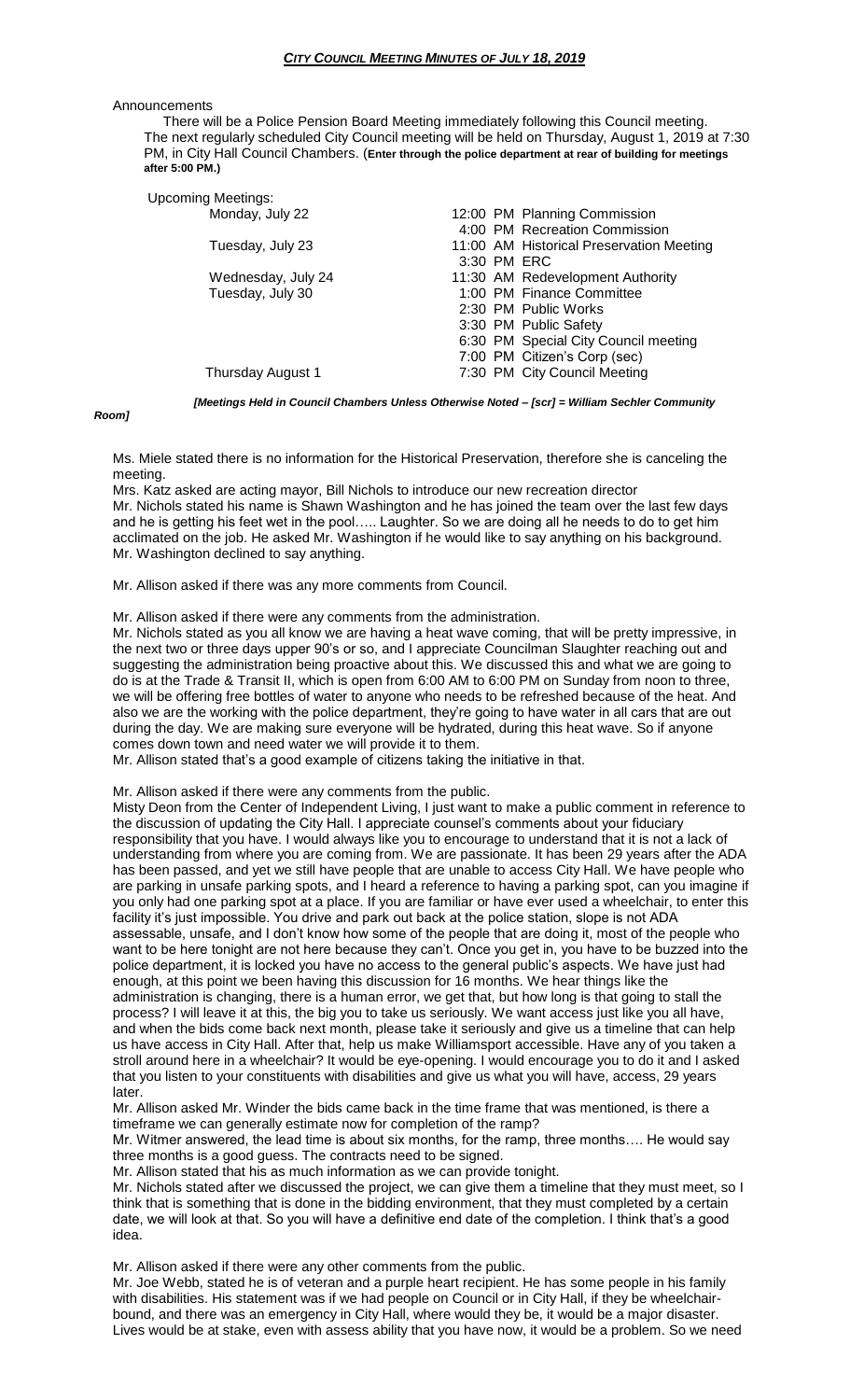something done now and I understand budgets and all those things, but we are talking about lives. We are here with the people with disabilities, too many times take things for granted. It is the way of discrimination, people say I don't use it, I don't need it, and nobody that I know really use it. We walk by people with disabilities on the streets, and my opinion is if it doesn't affect you, then it's not necessary. So I'm asking you to take that into consideration, if half the people in this building was handicap, and there was an emergency how would they get out?

Mr. Richard Penfield, 725 Woodland Ave. My concern seems a bit trifling but I had pursued all the other outlets to get a correction to the situation at the rear of our property. The situation in question involves an alleyway. That alley is named Fluck Place, it runs from Penn Street on the west to Almond Street in the East. It is three blocks long, our block is the center of those three. The alley is an deplorable condition, borderline not passable to sedans, SUVs seem to be able to manage it. History, I contacted streets and parks about 16 months ago regarding this, and Mr. Winder after I made a call and I did visit the headquarters, he did meet with me behind my home. We discussed the condition of the alley. He told me something would be done and in conversation, he told me they would mill the alley, smooth it, greater, and his impression at that time that it was going to be top coated with some permanent durable material, perhaps even a tar and chip surface. They did come in and mill the alley, and it was assessable and usable for a period of time. But since they fragment ties all the aggregate that was there, most of it has gone down the city's sewer, with all the rain. I didn't bring pictures, but I would encourage city Council to just drive by, it is impossible. This year in the spring, about 6 to 8 weeks ago, I started calling again in regards to this, I probably left three or four messages on the phone, and I visited the headquarters once try and get a meeting, and left it a message with the administrative there, just to get a called back. But I'm sorry to be here, but I never received any call back from anybody at that department. I would just like to see something get done. This is grassroots government, and I would like it addressed. I would like at least a call from somebody in authority to give me some information about what can be done to make it assessable. There are about 12 residents that rely on this alley for ingress and egress, to their driveways and their garages. Some residents have even taken a step last year to bring trailer load of gravel in, so they don't scrape the bottom of their cars to get out to work. It is also a right-of-way for PP and L, the cable company, and telephone, so it needs to be assessable. At this point in telling it is borderline non-accessible. Again I appreciate the time, just to be able to speak, and I would like to see somebody contact me and hopefully make some progress on this.

#### Mr. Allison answered this is may be something we can talk about afterwards. Are you talking about the whole surface?

Mr. Penfield filled answered it is the entire surface, again I would offer the opportunity for someone to try to drive through it. Just a comment in general, we are going to have a new administration here and we will have several new members of Council as he is well in the near future, I think it would be a good thing to impress upon the department heads, to be a little responsive to citizens and their concerns. It is just annoying not to even get a call back. In my business for many years, I talked people all the time, it was my lifeline. Some calls are little harder to make than others, but they have to be made.

#### Mr. Allison asked if there were any other comments.

Mr. Frank Stucco, Democratic committee for the 12 ward. To that gentleman's comment, I could be mistaken but from my memory after owning properties from different city streets, I think it is illegal for people to go out and fix their own potholes as ridiculous is that it sounds, it's better to leave it to Council, if you hit a pothole in the tire blowout like happened to me one time, that's an important issue, I think Council should take into consideration when people can go out and put some gravel in it, rather than for budget reasons. To me it seems safety first. The logic is the person can't fix their own, I'm sure if it's Fourth Street they should not be doing it themselves, but anyway anything's better than nothing. I had a discussion with Mr. Allison before this meeting, about people taking the time to come in here and at least getting an answer from Council, like this gentleman just said, he got at least a conversation. If somebody says something I feel Council has the absolute responsibility to tell that person to come back next week if we don't have an answer, or direct the answer towards the person. But that is showing respect to the public. We are your boss. I think that has been forgotten, your former president of Council had that misconception. When I was younger I would come in, Mr. Bailey, Dr. Hippel, if you asked the question to got a response. I hope that changes now. If it doesn't I could see some legal action down the road. I am not really familiar the wheelchair issue, but I'm surprised they don't have some kind of mechanical lift out front if that's a possibility, I don't know, it has to be cheaper than a ramp, I'm sure it will blend in and everything but. The last thing I want to question is this issue with the roof, and I was in here over six months ago, there were two pieces of metal on that roof, and one is gone, and nobody seems to know where it is, and it was 2 foot wide and 10 feet long, and I'm sure it ways close to 100 pounds. So maybe it hit the street and someone took it for scrap, I don't know. There's another one that is flopping around in the wind, the city has an absolute obligation to correct that before somebody is killed. I've been here twice, and nobody has answered. But I think personally you should ask Mr. Lubin right here and see if will get an answer. If that would kill somebody after you have been warned and told, maybe that some kind of criminal negligence, like criminal homicide or something. If Mr. Lubin doesn't know, maybe the chief knows. Maybe I should reported to the chief. If my neighbor had something hanging off his building I think the police should come in and intervene. Maybe that's what I will have to do, I don't want to put him on the spot. Maybe we should ask the commissioners or the State. This is Ridiculous. Now I hope you have something to say about this, anything would be better than nothing, on record I suppose.

Mr. Allison stated he has never seen it himself so he can't comment on it.

Mr. Stucco stated let me fill you in, the highest on this building has four corners on it and it's late, each corner has a metal On it because you can't make a cap on slate. There are two of them, one of them is gone and to this day I have question everybody and nobody knows where it is. The other one underneath it is flopping around. A friend of mine was driving to Woodlands Bank, a piece through off and hit his car, it may \$2000 damage, if it hits a vehicle, it's not good to go through the vehicle, it's going to make more than a dent, is it me and my not attached to reality? Why don't people see it, sometimes you have to address the issue.

Mr. Allison stated the issues been raised and we will address it tonight.